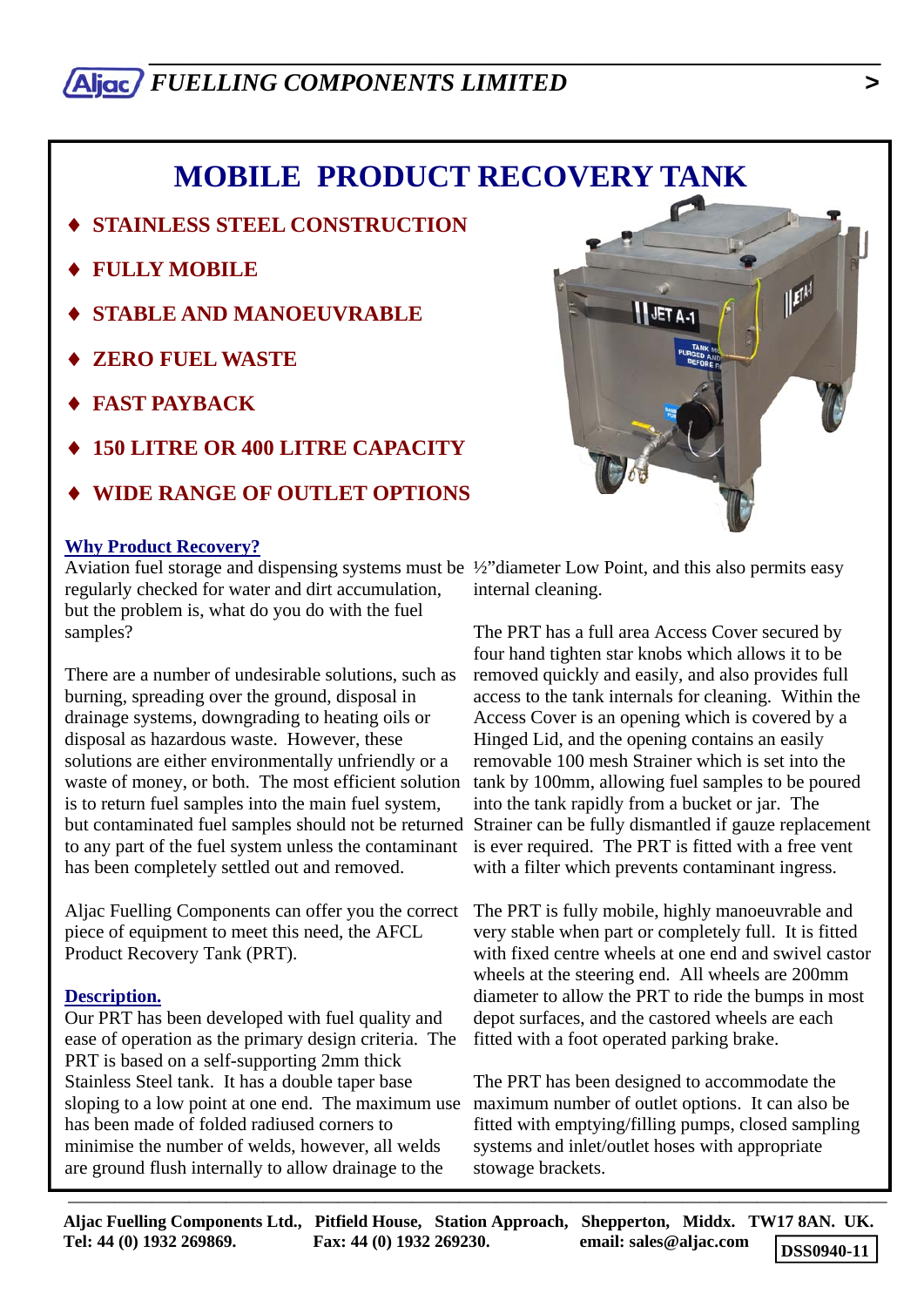The unit is supplied self colour bead blasted externally with welding heat marks removed from the internal surfaces. The PRT is fully labelled with fuel grade stickers (JET A-1 or Avgas).

Two sizes are available, 150 litres for the small/ medium sized airports and 400 Litres for the larger fuel depots.

## **Operation.**

Successive fuel samples are poured into the PRT over a period of time through the Strainer, which removes any large scale contamination. The fuel is then allowed to settle fully and the Low Point is purged to remove settled out dirt and water, which will collect there by virtue of the double taper base design. The fuel is then returned to the main fuel system using the specified outlet option(s).

### **Specification.**

**Design:** Self supporting monocoque construction, double taper tank base sloping to a low point. Fitted 1" female fitting/plug at each end. Can be used with a Hinged Lid, Strainer and full area Access Cover. Free vented, vent fitted with a filter. **Capacity:** 150 Litres or 400 Litres (useable). **Tank Material:** Type 304 Stainless Steel, self colour, bead blasted externally, all welds ground flush internally with heat marks removed. **Access Cover Seal:** Nitrile 'O' ring, 4mm diameter. **Strainer:** 100 mesh Stainless Steel, supported by a Stainless Steel frame.

**Running Gear:** Pressed Steel wheels, solid rubber tyres, 200mm diameter. 2 off fixed centres, 2 off swivel castors with foot operated parking brake.

**Low Point Drain:** Ball valve with Aluminium Kamlok male fitting with cap/keep chain, ½" nominal bore.

**Testing:** Leak tested under full tank head. **Marking:** Full grade labelling Jet A-1 or Avgas. **Outlet Connection:** TW1 flange drilling to accommodate options listed.

**Spare Connections:** 2 off ¾" BSPP female (normally plugged).

Nett Shipping Weight (no options fitted): 85Kg. (150 Litre), 125Kg (400 Litre).

# **How To Order.**

Quote Part Number:-

**0903000010.** Basic 150 litre capacity PRT. **0903000100.** Basic 400 litre capacity PRT.

Add any of the following outlet options :-

**0903000011.** Gravity outlet point with 3/4" valve and Kamlok male fitting/cap. Can not be used with 0903000013, 0903000016 or 0903000019. **0903000012.** Suction outlet point fitted with

internal pipework, 3/4" valve and Kamlok male fitting/cap.

**0903000013.** Large bore suction outlet fitted with 1.1/2" bore internal pipework and an aviation tank unit/cap to connect a pressure refuelling coupling and 'defuel' the PRT into a bowser. Can not be used with 0903000011, 0903000016 or 0903000019.

**0903000015.** On board outlet hose, 1" type C by 2.5 metres long, with ball valve and Kamlok 3/4" or with 0903000011, 0903000012 or 0903000019. The tank is fitted with hose stowage brackets. **0903000016.** Large bore suction outlet fitted with 1.1/2" bore internal pipework, ball valve and suction hose connection/cap (specify connection type 2", 2.1/2", or 3" BSPP or 3" Kamlok male) The suction hose is not included. Can not be used with 0903000011, 0903000013 or 0903000019. **0903000017.** Dummy aviation tank unit set inside the Hinged Lid above the Strainer to allow connection of a pressure refuelling coupling and drainage of the hose prior to hose end strainer checking.

**0903000018.** Float operated level gauge fitted to the Access Cover.

**0903000019.** Hand pump emptying option (50 Litres/Minute), fitted with a Stainless Steel suction hose, non return valve and isolation ball valves. Use in conjunction with 0903000015. Can not be used with 0903000011, 0903000013 or 0903000016.

If you require an outlet system or connection which is not listed, or alternatively a closed sampling system, please contact our Sales Department for a quotation. Our PRT will probably be able to accommodate your special requirements with little or no modification to the standard tank construction!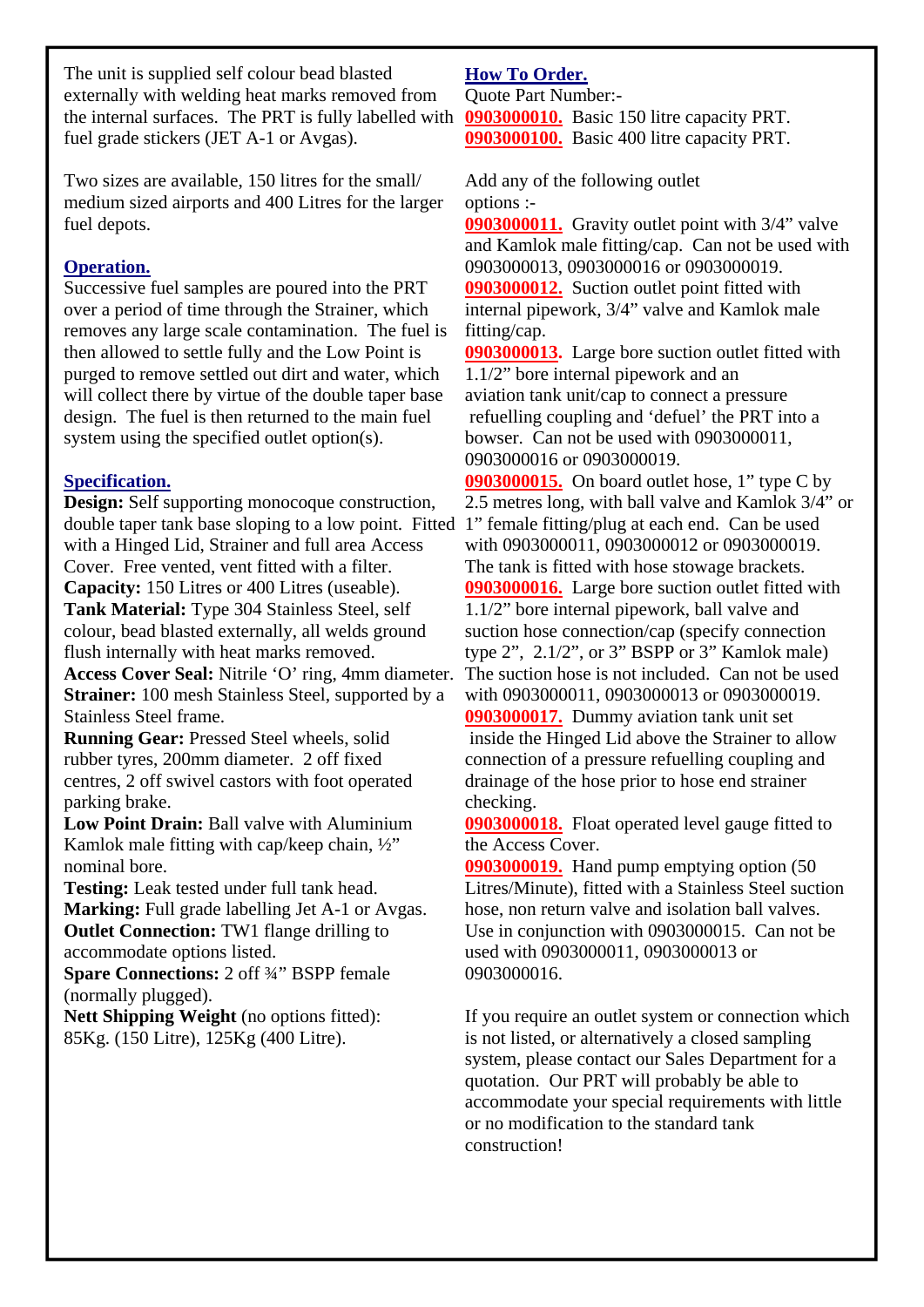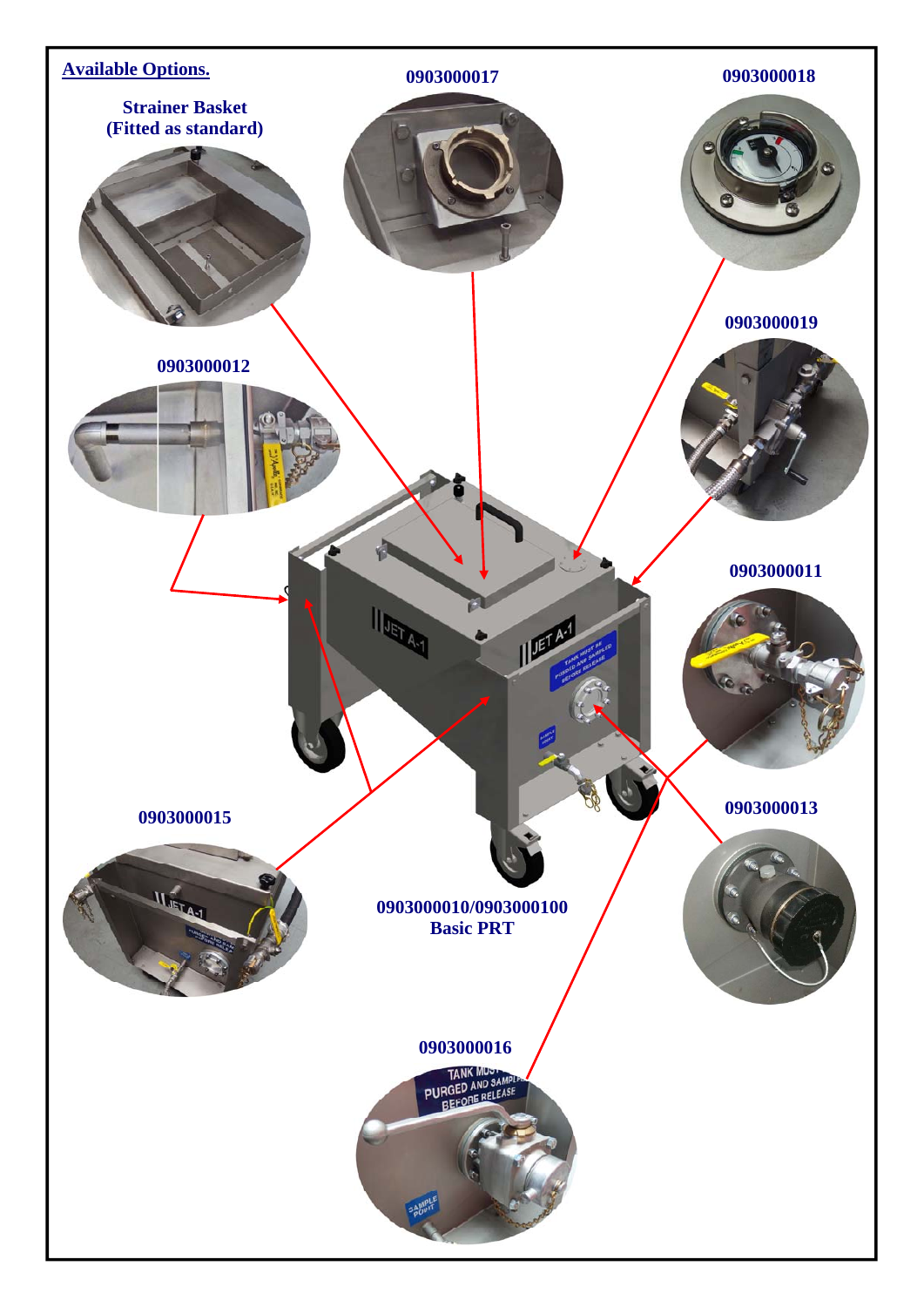